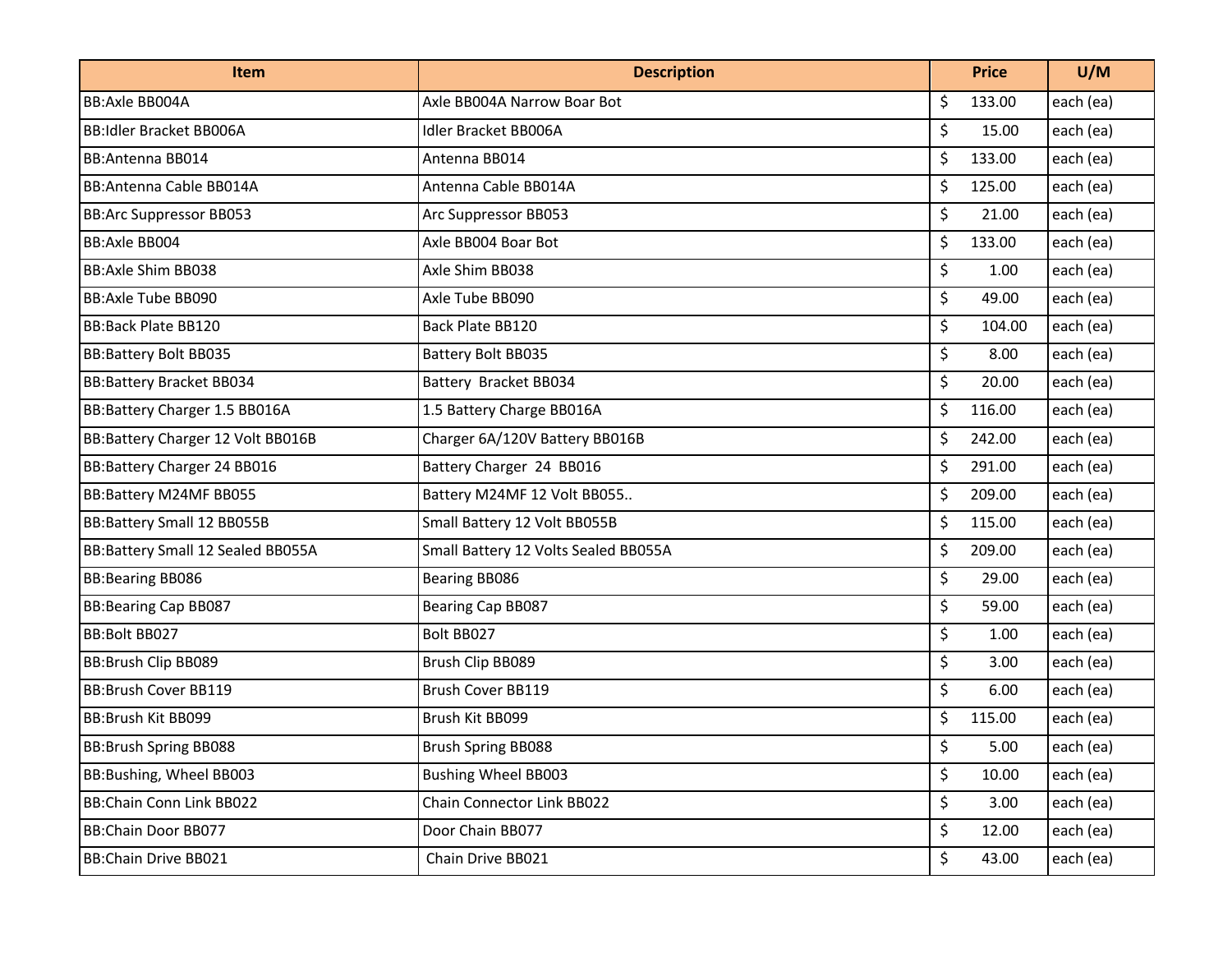| Item                                 | <b>Description</b>                                   | <b>Price</b> | U/M       |
|--------------------------------------|------------------------------------------------------|--------------|-----------|
| BB:Chain Offset Link BB023           | Chain Offset Link BB023                              | \$<br>3.00   | each (ea) |
| BB:Charge Rec BB052-47836            | Charge Receptacle BB052                              | \$<br>47.00  | each (ea) |
| <b>BB:Charger Batt Cord BB116</b>    | Charger BatteryCord BB116                            | \$<br>40.00  | each (ea) |
| BB:Charger Plug BB082-47837          | Charger Plug BB082                                   | \$<br>34.00  | each (ea) |
| <b>BB:Circuit Breaker 30 BB033</b>   | Circuit Breaker 30 BB033                             | \$<br>30.00  | each (ea) |
| <b>BB:Conduit Connector BB104</b>    | <b>Connector Conduit BB104</b>                       | \$<br>29.00  | each (ea) |
| <b>BB:Conduit Flex BB041</b>         | Conduit Flex Per Ft BB041                            | \$<br>6.00   | foot (ft) |
| BB:Connector Wire Feed BB039         | Electrical Wire Feed Through Connector BB0039        | \$<br>7.00   | each (ea) |
| BB:Cover BB074                       | Cover BB074                                          | \$1,071.00   | each (ea) |
| BB: Decal Boar Bot BB079             | Decal Boar Bot BB079                                 | \$<br>99.00  | each (ea) |
| BB:Diode BB054                       | Diode BB054                                          | \$<br>9.00   | each (ea) |
| BB:Door Long BB078                   | Long Door BB078                                      | \$<br>201.00 | each (ea) |
| <b>BB:Door Small BB070</b>           | Small Door BB070                                     | \$<br>116.00 | each (ea) |
| BB: Electrial Box Complete 2.0 BB202 | Complete Electrical Box 2.0 BB202                    | \$2,795.00   | each (ea) |
| <b>BB:Electrical Box BB013</b>       | <b>Electrical Box BB013</b>                          | \$<br>128.00 | each (ea) |
| BB: Electrical Box Com. BB100        | Electrical Box Complete (Wiring) BB100               | \$1,750.00   | each (ea) |
| <b>BB:Electrical Box Cover BB101</b> | <b>Electrical Box Cover BB101</b>                    | \$<br>46.00  | each (ea) |
| <b>BB:Electricial Box 2.0</b>        | Enclosure Junction Box Polycarbonate Grey 2.0 BB013A | \$<br>210.00 | each (ea) |
| BB: Electtric Box Bracket BB117      | Electric Box Bracket BB117                           | \$<br>34.00  | each (ea) |
| BB:Fuse 3 Amp BB061                  | Fuse 3 Amp BB061                                     | \$<br>1.00   | each (ea) |
| BB:Fuse 60 Amp BB033A                | 60 Amp FUSE BB033A                                   | \$<br>13.00  | each (ea) |
| <b>BB:Fuse Holder BB012</b>          | Fuse Holder BB012                                    | \$<br>14.00  | each (ea) |
| <b>BB:Fuse Larger BB092</b>          | Larger Fuse Holder BB092                             | \$<br>34.00  | each (ea) |
| <b>BB:Gear Box B BB017</b>           | Gear Box Style B BB017                               | \$1,095.00   | each (ea) |
| BB:Gear Box C BB018                  | Gear Box Style C BB018                               | \$1,095.00   | each (ea) |
| <b>BB:Gear Brass BB093</b>           | Brass Gears BB093                                    | \$<br>305.00 | each (ea) |
| BB:Gear Shaft BB050                  | Gear Shaft BB050                                     | \$<br>177.00 | each (ea) |
| BB: Guard Bottom Side BB072          | <b>Guard Bottom Side BB072</b>                       | \$<br>65.00  | each (ea) |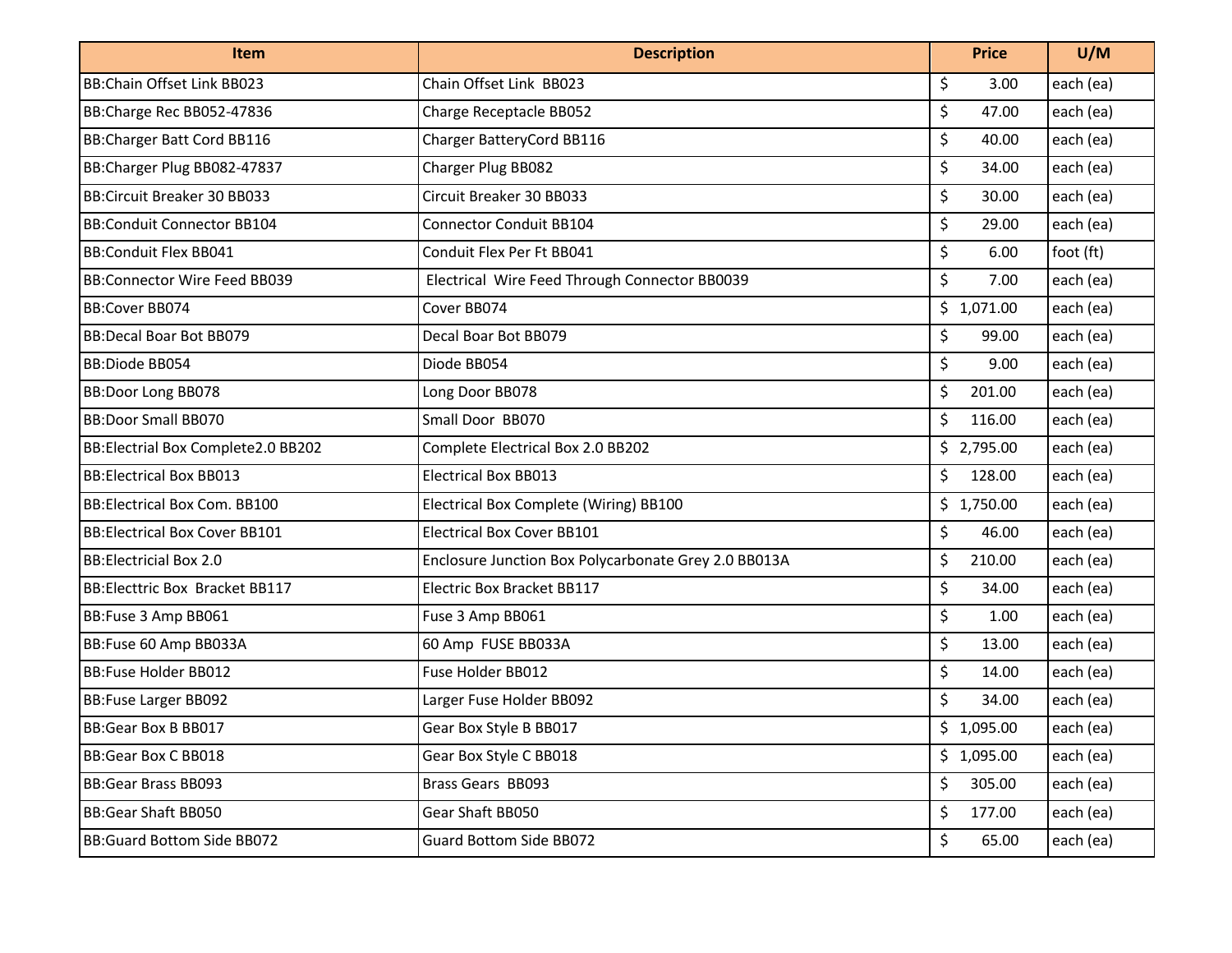| <b>Item</b>                      | <b>Description</b>                   | <b>Price</b>   | U/M                    |
|----------------------------------|--------------------------------------|----------------|------------------------|
| BB: Guard Front Bottom BB080     | <b>Guard Front Bottom BB080</b>      | \$<br>73.00    |                        |
| <b>BB:Guard Front Top BB075</b>  | Guard Front Top BB091                | \$<br>28.00    | each (ea)              |
| <b>BB:Guard Nose BB071</b>       | Nose Guard BB071                     | \$<br>19.00    | each (ea)              |
| <b>BB:Guard Side BB098</b>       | Side Guard BB098                     | \$<br>237.00   | each (ea)              |
| <b>BB:Guard Top Side BB076</b>   | Guard Top Side BB076                 | \$<br>34.00    | each (ea)              |
| <b>BB:Guard Top Vision BB073</b> | <b>Guard Top Vision BB073</b>        | \$<br>64.00    |                        |
| <b>BB:Harness BB084</b>          | Harness BB084                        | \$<br>153.00   | each (ea)              |
| <b>BB:Harness D-Ring BB083</b>   | D-Ring BB083                         | \$<br>5.00     | each (ea)              |
| <b>BB:Harness Rope BB085</b>     | Harness Rope BB085                   | \$<br>38.00    | each (ea)              |
| <b>BB:Harness Snap BB107</b>     | Snap For Boar Harness BB107          | \$<br>9.00     | each (ea)              |
| <b>BB: Harness Special 6 "</b>   | Boar Harness Special 6"              | \$<br>153.00   | each (ea)              |
| <b>BB:Hinge BB094</b>            | Hinge BB094                          | \$<br>15.00    | each (ea)              |
| BB:Hour-Meter BB095              | Hour-Meter BB095                     | \$<br>125.00   | each (ea)              |
| BB:Key BB051                     | Key BB051                            | \$<br>4.00     | each (ea)              |
| <b>BB:Main Frame BB005</b>       | Main Frame BB005                     | \$<br>927.00   | each (ea)              |
| BB: Main Frame Br BB118          | Main Frame Brackets BB118            | \$<br>26.00    | each (ea)              |
| BB: Motor 2 Speed BB009A         | Motor 2 Speed 3/4 HP BB009A          | \$.<br>1049.00 |                        |
| <b>BB:Motor Single BB009</b>     | Drive Motor Single Speed 1/3hp BB009 | \$1049.00      | each (ea)              |
| <b>BB:Narrow Option</b>          | Narrow Boar Bot Option               | \$<br>550.00   | each (ea)              |
| BB:Nut BB028                     | Nut BB028                            | \$<br>0.50     | each (ea)              |
| BB:Potentiometer 2.0 BB121       | 2.0 Potentiometer BB121              | \$<br>78.00    | each (ea)              |
| <b>BB:Receiver BB032</b>         | Receiver BB032                       | \$1,409.00     | each (ea)              |
| <b>BB:Receiver Cable BB106</b>   | Receiver Cable BB106                 | \$             | 156.00 each (ea)       |
| <b>BB:Relay BB108</b>            | Relay Small 12 Volt BB108            | \$             | 63.00 each (ea)        |
| BB:Seal BB019                    | Seal BB019                           | $\zeta$        | 38.00 each (ea)        |
| BB:Seal End Plate BB097          | Seal End Plate BB097                 | $\mathsf{S}$   | 63.00 $ $ each $ $ ea) |
| <b>BB:Set Screw BB008</b>        | Set Screw BB008                      | \$             | $0.50$ each (ea)       |
| <b>BB:Solenoid BB011</b>         | Solenoid BB011                       | \$.            | 214.00 each (ea)       |